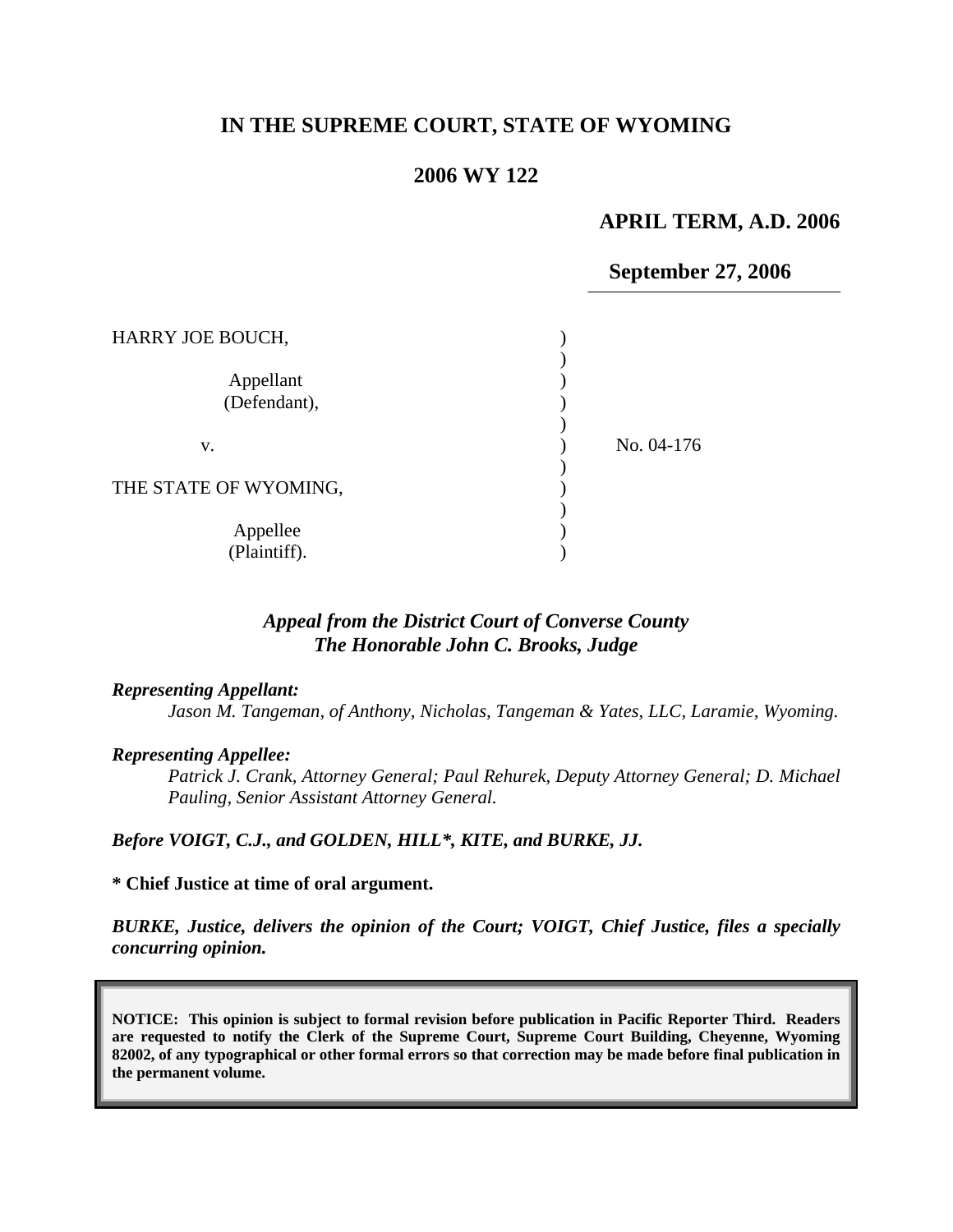## **BURKE, Justice**.

 $\overline{a}$ 

[¶1] Harry Joe Bouch entered conditional guilty pleas to one count of attempted second degree sexual assault and three counts of second degree sexual assault.<sup>[1](#page-1-0)</sup> He reserved his right to appeal an adverse determination of a motion to suppress evidence seized from his home. We conclude that the district court erred in denying the motion to suppress. The affidavit in support of the search warrant was insufficient to establish probable cause. Accordingly, we reverse and remand with instructions that Mr. Bouch be allowed to withdraw his guilty pleas.

## *ISSUES*

[¶2] We restate the issues as follows:

- I. Did the search warrant affidavit provide a sufficient nexus to lead a reasonably prudent and cautious person to believe that there was a probability that evidence of the crime was located at the address to be searched?
- II. Was Mr. Bouch's guilty plea entered involuntarily because he received ineffective assistance of counsel?

## *FACTS*

[¶3] Mr. Bouch was charged in Converse County with fifteen assorted felony counts for various acts of sexual misconduct with his four minor daughters.<sup>[2](#page-1-1)</sup> Mr. Bouch pled not guilty to all charges. He retained counsel and was represented throughout the proceedings. Prior to trial, Mr. Bouch filed a motion to suppress all evidence obtained from the execution of a search warrant at his residence, asserting that the affidavit presented to the magistrate did not establish probable cause. The district court held a hearing and received testimony from the law enforcement officer who had signed the affidavit in support of the application for the search warrant. The district court ruled that the affidavit did not establish a sufficient basis to search for most of the items that were seized, but denied the motion to suppress as it related to notes, letters, photographs, and a

<span id="page-1-0"></span> $<sup>1</sup>$  At the change of plea hearing, Mr. Bouch pled guilty to three counts of second degree sexual assault and</sup> one count of attempted second degree sexual assault. However, the Judgment and Sentence states that he pled guilty to four counts of second degree sexual assault. Our disposition of this case makes it unnecessary for us to address this discrepancy.

<span id="page-1-1"></span> $2$  The original information included sixteen counts. After a preliminary hearing, Mr. Bouch was bound over on all counts. The information was amended to charge fifteen counts.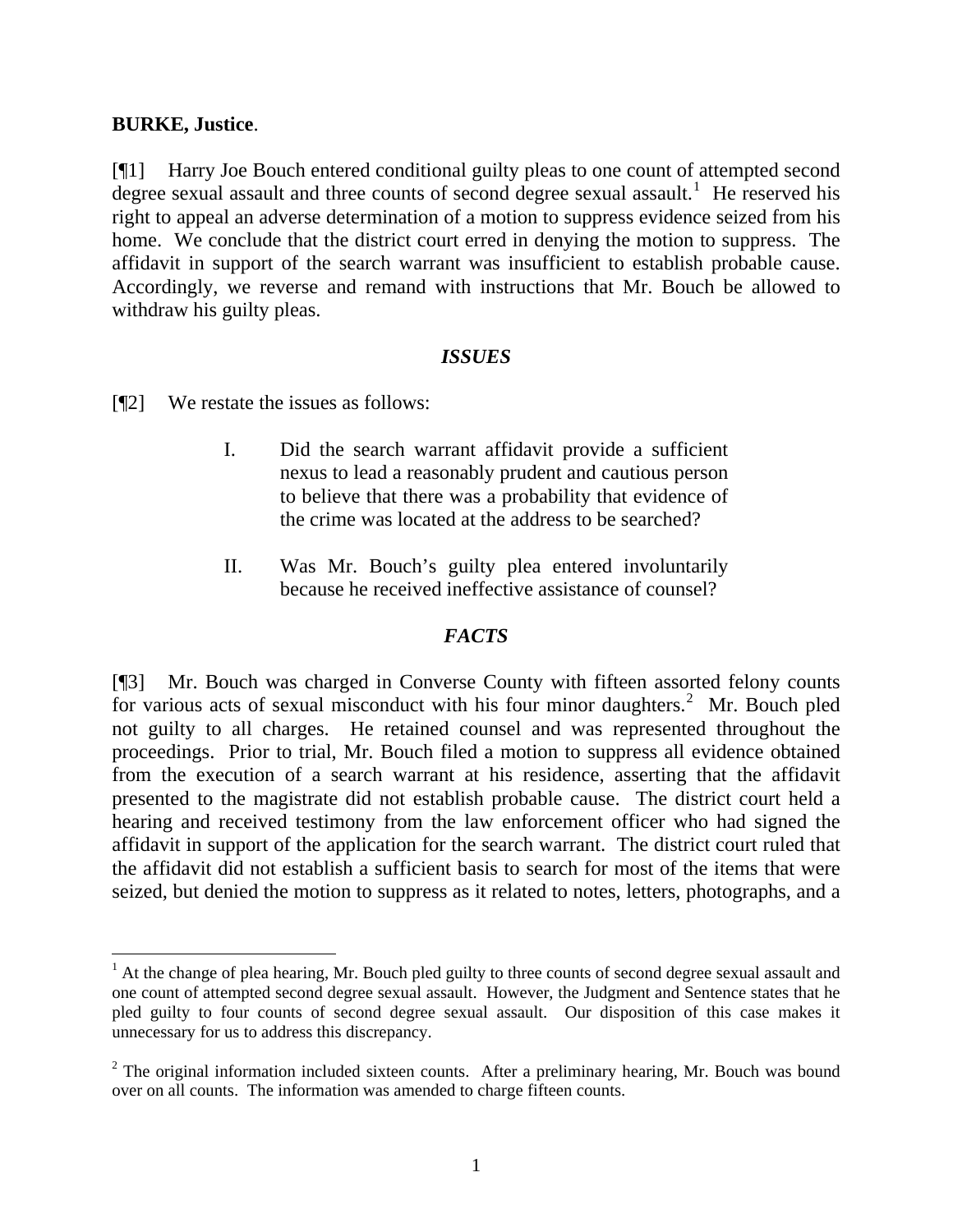green box containing these items. Mr. Bouch sought interlocutory appellate review of the district court's decision. We declined to accept the petition for review.

[¶4] After his motion was denied, Mr. Bouch changed his plea pursuant to a plea agreement. He pled guilty to four counts, one as to each daughter, and the other eleven counts were dismissed. The pleas were conditional, pursuant to W.R.Cr.P. 11(a)(2).  $3$ Mr. Bouch reserved the right to appeal the suppression determination. The district court sentenced Mr. Bouch to a prison term of sixteen to eighteen years on each count, to run concurrently, and imposed a \$10,000 fine. A timely notice of appeal was filed. Prior to completion of the appeal process, Mr. Bouch's counsel died.

[¶5] Mr. Bouch's new appellate counsel filed a motion requesting that the case be remanded to the district court for an evidentiary hearing concerning the issue of ineffective assistance of trial counsel. We granted the motion, directing the district court to receive evidence and make findings regarding Mr. Bouch's claims pursuant to *Calene v. State*, 846 P.2d 679, 692 (Wyo. 1993). Following remand, a hearing was held on March 2, 2005. The district court issued its findings and conclusions on March 10, 2005, concluding that Mr. Bouch had been deprived of the effective assistance of counsel with regard to the impact and meaning of his guilty plea. However, the district court also found that prejudice may not have been established, depending upon the legal impact of our decision in *Rutti v. State*, 2004 WY 133, 100 P.3d 394 (Wyo. 2004). The parties thereafter provided supplemental briefing on appeal addressing the issue of ineffective assistance of trial counsel.

## *STANDARD OF REVIEW*

[¶6] When evaluating the sufficiency of a search warrant affidavit we are guided by these principles:

> An affidavit presented in support of a search warrant is presumed valid. Search warrant affidavits are tested by a less vigorous standard than those governing the admissibility of evidence at trial. We interpret a search warrant affidavit "in its totality in a 'commonsense and realistic fashion.'" Because

 $\overline{a}$ 

<span id="page-2-0"></span> $3$  W.R.Cr.P. 11(a)(2) provides:

With the approval of the court and the consent of the attorney for the state, a defendant may enter a conditional plea of guilty or nolo contendere, reserving in writing the right, on appeal from the judgment, to seek review of the adverse determination of any specified pretrial motion. A defendant who prevails on appeal shall be allowed to withdraw the plea.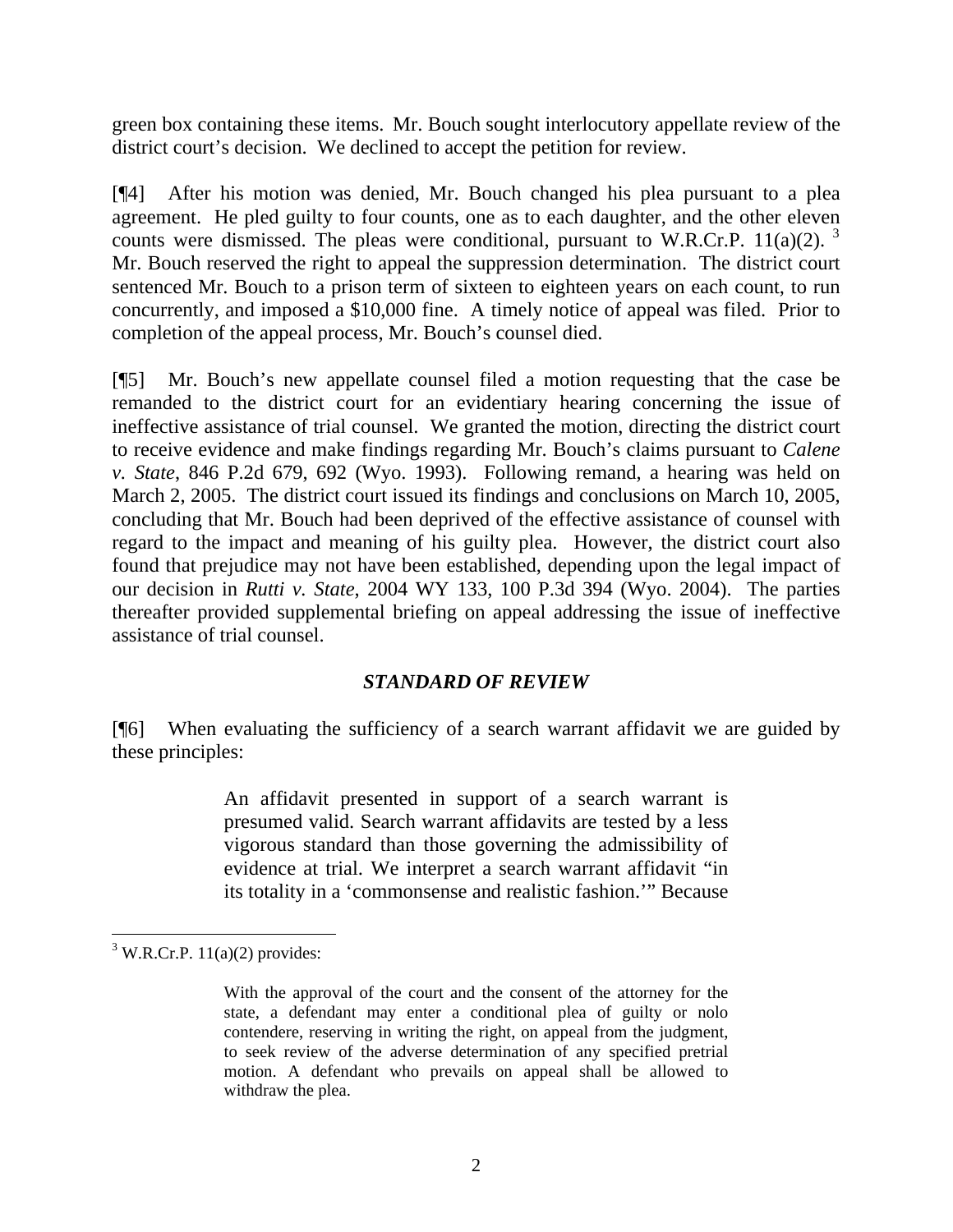of the desire to encourage law enforcement personnel to seek warrants, any doubt should be resolved by sustaining the search.

*In re T.J.S. v. State*, 2005 WY 68, ¶ 10, 113 P.3d 1054, 1057 (Wyo. 2005) (internal citations omitted).

## *DISCUSSION*

[¶7] In his first issue, Mr. Bouch contends that the district court erred in failing to suppress evidence obtained pursuant to a search warrant. On February 12, 2003, a police officer applied for a warrant to search 233 North  $6<sup>th</sup>$  Street in Douglas, Wyoming. He provided the magistrate with an affidavit in support of his application. In its entirety, the affidavit provided:

> I, [Affiant], being first duly sworn according to law depose and state as follows:

> 1. That I am now, and have been at all times herein mentioned, a police officer for the Douglas Police Department, Douglas, Wyoming, and that all incidents and matters related herein took place and otherwise occurred in Douglas, Converse County, Wyoming.

> 2. On February 11, 2003, Bob Shinmori, a Social Worker with the Department of Family Services, Laramie Peak District, Converse County Field Office, hereinafter referred to as DFS, reported that he had received a report from Douglas High School counselor, Bonnie Lane, that HARRY JOE BOUCH had allegedly molested his adoptive daughters.

> 3. I made contact with [DB], who is approximately fifteen years and eleven months of age, having been born on or about March 7, 1987. [DB] told me that her father, HARRY JOE BOUCH, had exposed his penis to her three or four times since they have lived in Douglas. She further stated that he tried to have sexual contact with her, attempting to touch her sexually, while he exposed his penis.

> 4. [DB] further stated to me that her sisters [AB] and [IB] had told her that they had seen their other sister, [AMB] and their father, Harry, having sex.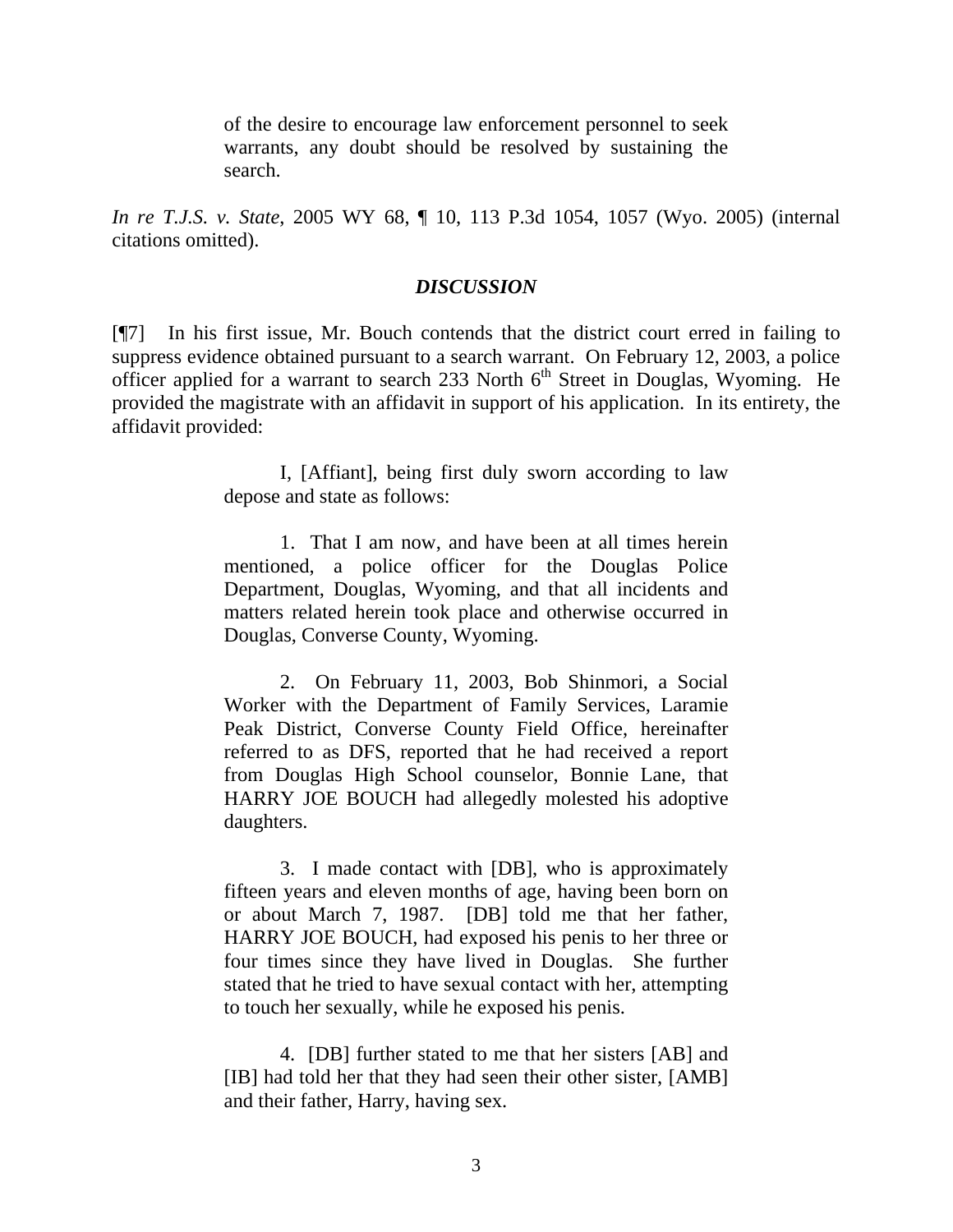5. I made contact with [AMB], who is approximately fourteen years and four months of age, having been born on or about October 31, 1988, and she stated that she had been sexually assaulted by Harry, and that her father made her write sexually explicit notes to guys by the names of Richard and Sam, and he hid the notes – one of which was found on the heating ductwork in the basement.

7. [sic] [DB] stated that she had written notes on a calendar of when [AMB] and Harry had sex, and other incidents that had occurred. She further stated that her father had shown her Polaroid photographs of [AMB], one of which [AMB] was holding thong underwear that Harry had bought [AMB] and [DB], and another where she had her shirt off. [DB] stated that Harry then burned the photographs.

8. In cases of child molestation, there are frequently instances where the perpetrator has contacts through the internet and has accessed web sites displaying photographs of children, and may have placed photographs with respect to the victims on the computer hard drive or on web sites.

9. That this Affidavit is made in support of a warrant to search 233 North  $6<sup>th</sup>$  Street, Douglas, Converse County, Wyoming, for journals, diaries, letters, notes, photographs, Polaroid camera, sex toys, pornography, computer hard drive, computer cds, disks, calendar, thong underwear.

Further your Affiant sayeth naught.

DATED THIS 12 day of February, 2003. //signed by [Affiant]

The magistrate issued the warrant which authorized the search of 233 North  $6<sup>th</sup>$  Street and the seizure of "journals, diaries, letters, notes, photographs, Polaroid camera, sex toys, pornography, computer hard drive, computer cds, disks, calendar, [and] thong underwear." The officer executed the search at 233 North  $6<sup>th</sup>$  Street on February 12, 2003, during which time over seventy items were seized and inventoried.

[¶8] On appeal, the State readily concedes that the district court properly suppressed most of the seized items, and therefore, those items are not at issue in this appeal. For the sake of clarity, we will outline those items which, we agree, are not in dispute. The majority of the suppressed items were not identified in the warrant, including candy,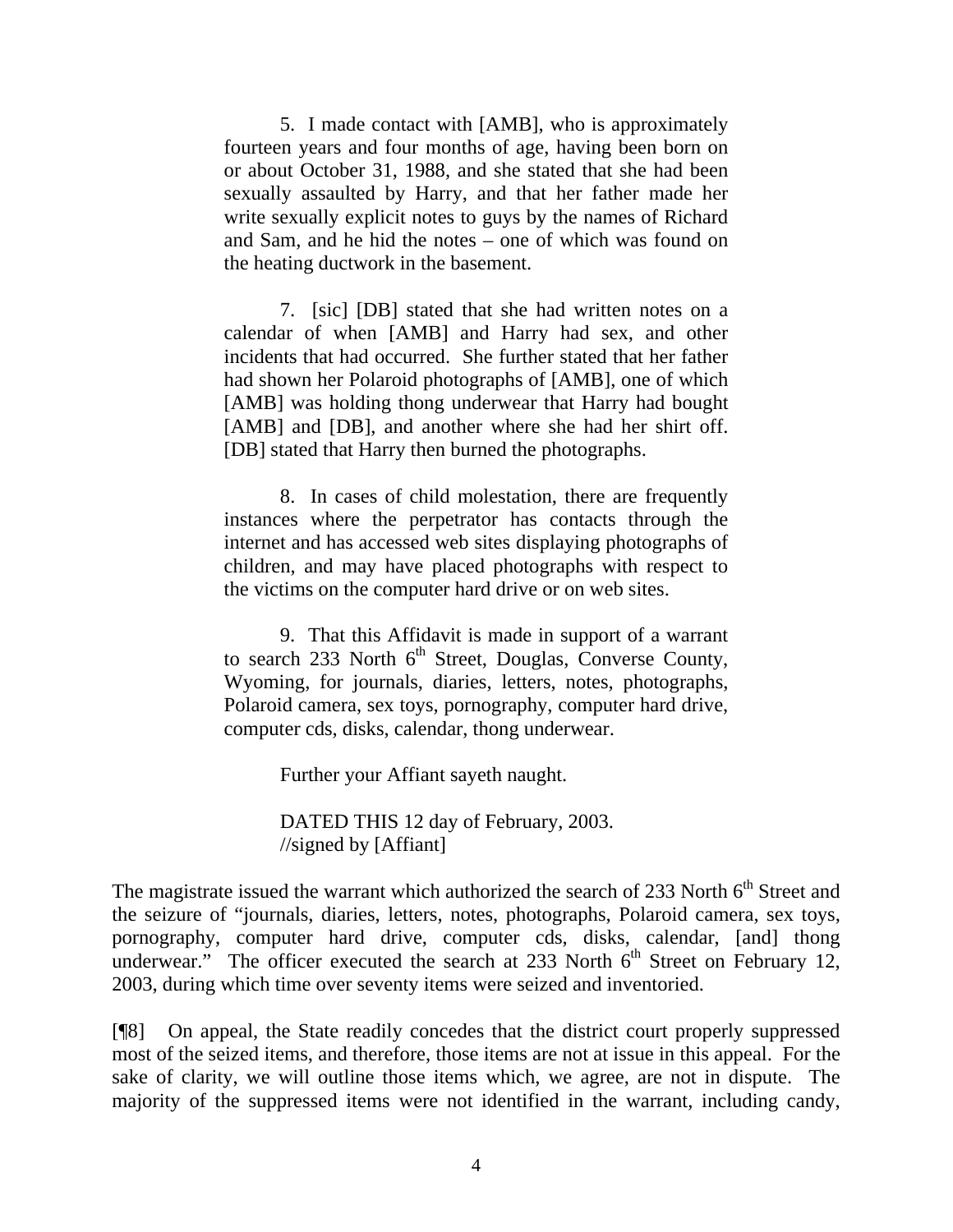receipts, pieces of lace and rope, paper towels, a slip, a bathrobe, halter tops, plastic bags, a floral purse with accessories, pillow cases, bed sheets, blankets, socks, bras, couch cushions, a computer mouse, a computer keyboard, an 8mm video tape, and eight pairs of girls' underwear in varying sizes. A diary, two computer towers, and two Polaroid cameras were also suppressed.

[¶9] Our review focuses upon the remaining items that the district court declined to suppress. During the search, law enforcement also located a green metal military box with a lock marked "MSSGT HJ Bouch" in the basement of  $233$  North  $6<sup>th</sup>$  Street. Within the box were five Polaroid pictures, six letters, and a scrap of paper. Mr. Bouch contends that the district court erred in not suppressing these items as well. $4$ 

[¶10] At the hearing on the motion to suppress, the police officer who applied for the warrant testified. He was questioned regarding his training and experience and the circumstances of the warrant issuance. At the time of the hearing, he had been an officer for eight months. The officer testified that he held the lowest level of certification and that this case was his first felony investigation and his first warrant application. At the time he applied for the warrant, he had no experience investigating or dealing with someone accused of molesting a child or taking inappropriate photographs of a child. His only training in this regard was a half-day class at the law enforcement academy. The officer also testified that the search warrant affidavit was prepared by an employee of the county attorney's office who had been provided his reports. He stated that while he had not typed the affidavit, he reviewed it before signing it. Although the officer personally appeared before the magistrate, he did not provide any additional information before the magistrate signed the warrant.

[¶11] At the conclusion of the hearing, the district court found that the affidavit established probable cause that a crime had been committed. Defense counsel did not disagree with that conclusion but argued that the affidavit did not provide sufficient foundation that evidence of that crime would be found at 233 North  $6<sup>th</sup>$  Street.

> . . . There is absolutely no connection in the affidavit – and we have to focus on the affidavit. There is no nexus between that residence and those photographs. There is no nexus whatsoever saying those are at that residence.... You have to have some kind of nexus – connection – between the crime and evidence, and tie it to a specific place. This affidavit didn't do it. It frankly doesn't cut it.

<span id="page-5-0"></span> $\overline{a}$ <sup>4</sup> These items were not included in the record on appeal.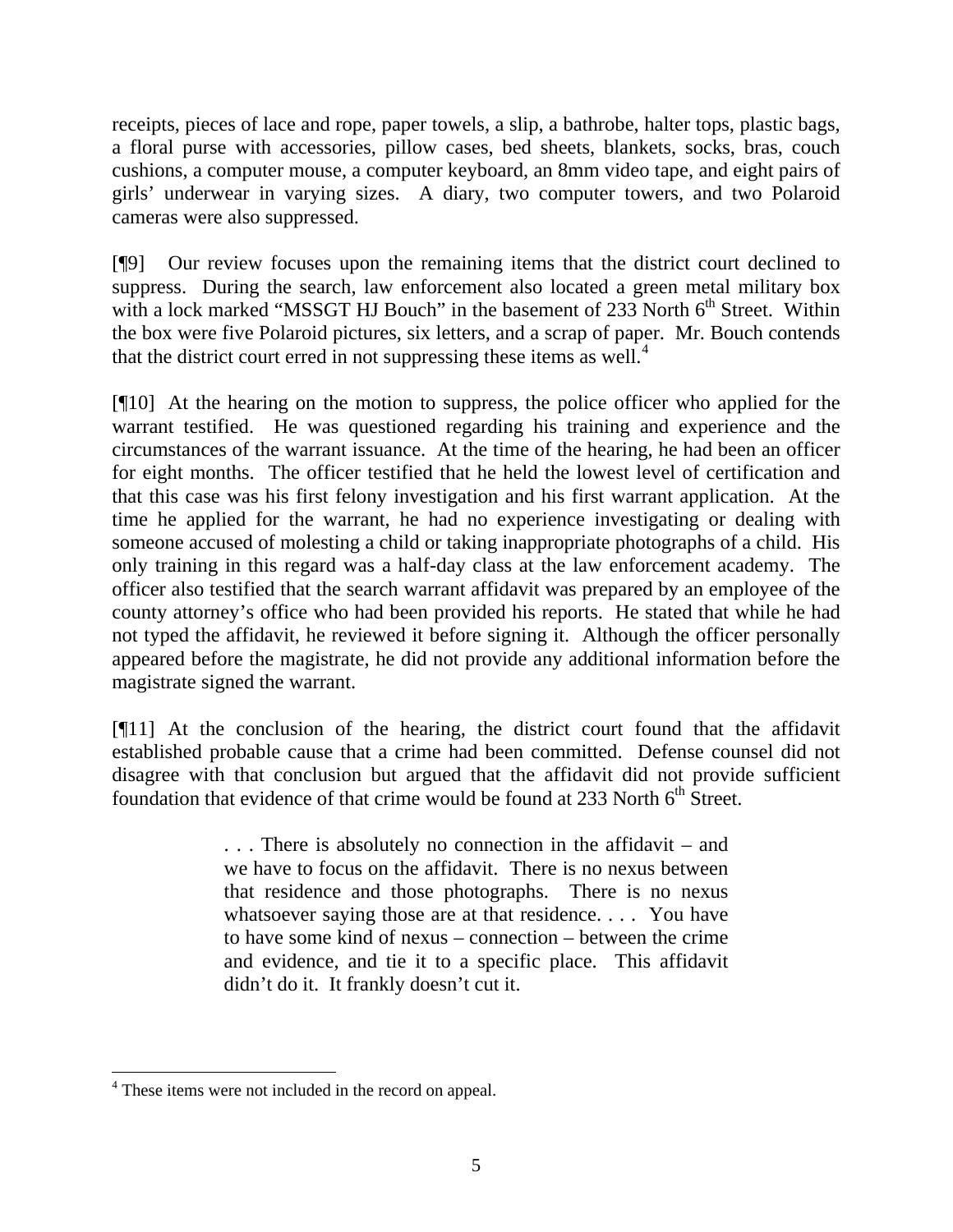The district court announced a tentative decision to deny suppression of the notes, letters, and photographs but permitted the parties to submit written briefs in support of their positions. Shortly thereafter, the district court issued a written decision and entered an order denying suppression of the notes, letters, photographs and the metal box where those items were found.

[¶12] Mr. Bouch asserts that the district court's decision was erroneous. He claims that the affidavit failed to supply the magistrate with facts sufficient to connect notes, letters, photos, or Mr. Bouch, to the address to be searched. He urges us to find that based upon the four corners of the affidavit, this essential nexus was lacking and, therefore, the warrant should not have issued. Additionally, Mr. Bouch points to false information in the affidavit, asserting that such information should be excluded in assessing whether probable cause was demonstrated.

[¶13] In making his argument, Mr. Bouch relies upon Article 1, § 4 of the Wyoming Constitution, and our recent decisions interpreting that provision.<sup>[5](#page-6-0)</sup> Because the Wyoming Constitution, unlike the Fourth Amendment, requires an affidavit, rather than just an oath or affirmation, we have held that sufficient factual support for issuance of the warrant must be found within the affidavit. *Page v. State*, 2003 WY 23, ¶ 9, 63 P.3d 904, 909 (Wyo. 2003); *Hixson v. State*, 2001 WY 99, ¶ 7, 33 P.3d 154, 157 (Wyo. 2001); *Cordova v. State,* 2001 WY 96, ¶ 13, 33 P.3d 142, 148 (Wyo. 2001). The affidavit must supply the issuing officer with sufficient information to make an independent judgment that probable cause exists for the warrant. *TJS*, ¶ 12, 113 P.3d at 1057; *Bonsness v. State*, 672 P.2d 1291, 1292-1293 (Wyo. 1983). The affidavit in support of the warrant, therefore, must include more than bare conclusions of the affiant. *Id.* Because of this affidavit requirement, we have characterized Article 1, § 4 of the Wyoming Constitution as somewhat stronger than its federal counterpart. *Smith v. State*, 557 P.2d 130, 132 (Wyo. 1976). With these principles in mind, we turn to the contents of the affidavit.

<span id="page-6-0"></span> 5 Article 1, § 4 provides:

The right of the people to be secure in their persons, houses, papers and effects against unreasonable searches and seizures shall not be violated, and no warrant shall issue but upon probable cause, supported by affidavit, particularly describing the place to be searched or the person or thing to be seized.

In his brief, Mr. Bouch states that he brings his claim under the Fourth Amendment only to the extent necessary to preserve issues for any subsequent federal habeas proceedings. He provides no Fourth Amendment analysis.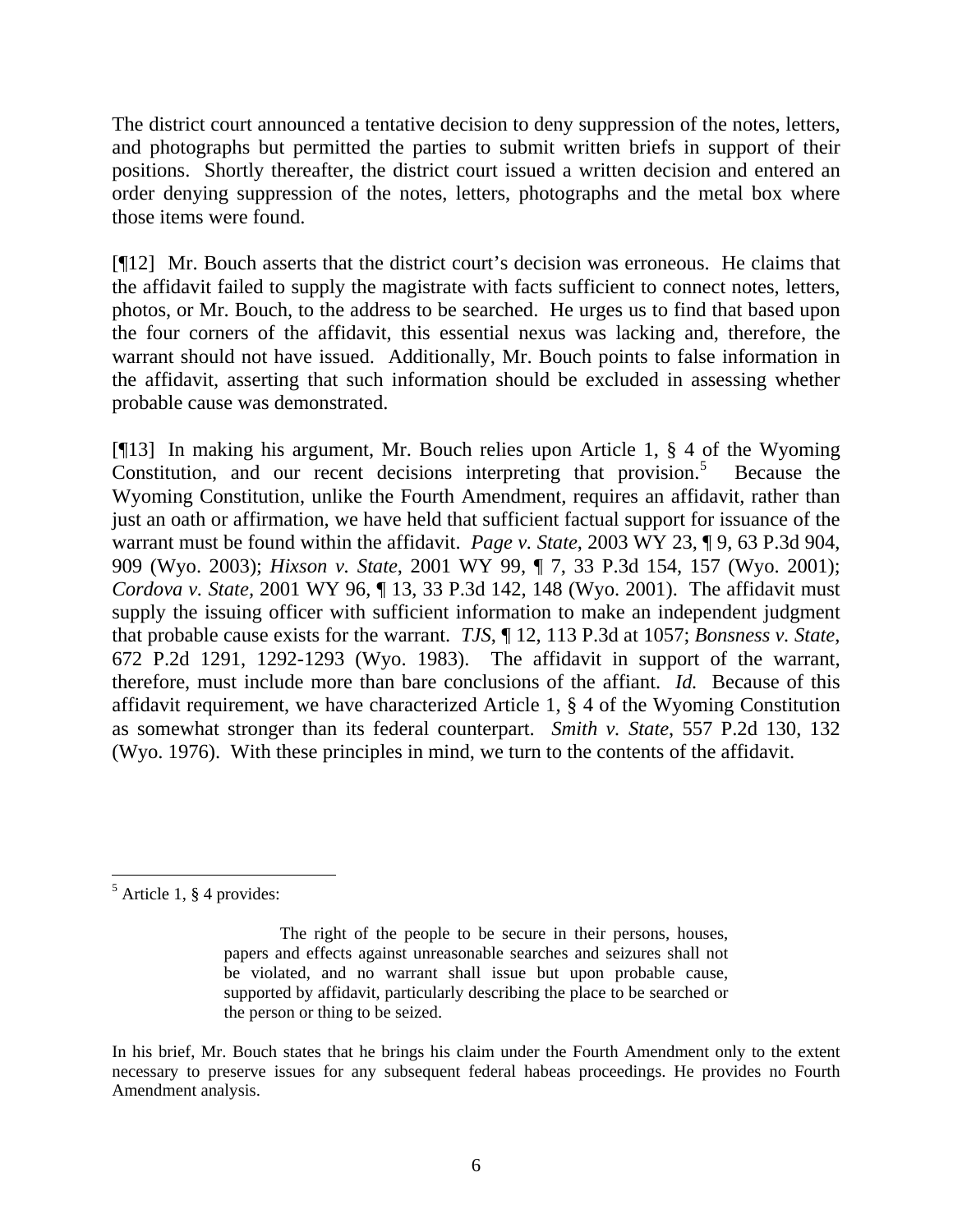[¶14] We note initially that the affidavit contains false information, as admitted by the officer during his testimony at the suppression hearing.<sup>[6](#page-7-0)</sup> However, the district court did not specifically address this issue. Based upon the record, we are unable to conclude that Mr. Bouch met his burden of proving that the affiant gave deliberately false statements or recklessly disregarded the truth. *Davis v. State*, 859 P.2d 89, 93 (Wyo. 1993). The false information in the affidavit may have resulted from negligence or innocent mistakes, which would not require that they be stricken from the affidavit. *Id*. at 94.

[¶15] Probable cause justifying issuance of a search warrant involves a twofold finding. First, the factual situation must be sufficient to warrant a reasonably cautious or prudent person to believe that a crime was being committed or that one had been committed. Second, there must be an adequate showing that the fruits of the crime or the evidence thereof are in the area or structure sought to be searched. *Cordova*, ¶ 12, 33 P.3d at 148. This second prong is often described as requiring a "nexus" between the contraband to be seized or the suspected criminal activity and the place to be searched. *United States v. Rowland*, 145 F.3d 1194, 1203 (10th Cir. 1998). It is "necessary that there be established a sufficient nexus between (1) criminal activity, and (2) the things to be seized, and (3) the place to be searched." Wayne R. LaFave, *Search and Seizure* § 3.7(d), at 412 (4<sup>th</sup> ed. 2004).

[¶16] Prior to this case, we have not specifically discussed the nexus requirement of probable cause. Affidavits that we have found sufficient established the requisite nexus. *E.g., Urbigkit v. State*, 2003 WY 57, 67 P.3d 1207, 1214-1217 (Wyo. 2003) (facts connecting suspect to three locations); *Kitzke v. State*, 2002 WY 147, 55 P.3d 696, 700 (Wyo. 2002) (informant's description of premises belonging to suspect confirmed by officer investigation and observation); *Cordova*, ¶ 22, 33 P.3d at 150-151 (informant observed marijuana in residence and officer confirmed that suspect resided at place to be searched); *Southworth v. State*, 913 P.2d 444, 448 (Wyo. 1996) (affidavit linked computer equipment stolen from elementary school to address to be searched and identified residents of that location).<sup>[7](#page-7-1)</sup>

[¶17] Under a probable cause analysis, the nexus inquiry is distinct from the first prong relating to criminal activity. We have expressly rejected the notion that probable cause to

 $\overline{a}$ 

<span id="page-7-0"></span><sup>&</sup>lt;sup>6</sup> Mr. Bouch's trial counsel questioned the officer about inconsistencies between statements in the affidavit and information in the officer's reports. The officer admitted that the incident described by DB in paragraph 7 about photographs shown to her and then burned did not take place in Douglas, Wyoming as asserted in paragraph 1 of the affidavit. That incident took place in South Carolina before the family moved to Wyoming.

<span id="page-7-1"></span> $<sup>7</sup>$  Even those affidavits which were otherwise lacking probable cause recited some nexus to the search</sup> location. *Page*, ¶ 7, 63 P.3d at 907-908 (identifying residents and providing officer observations during welfare check at residence); *Hixson*, ¶ 8, 33 P.3d at 157-158 (identifying resident of premises and asserting belief that he was keeping controlled substances there).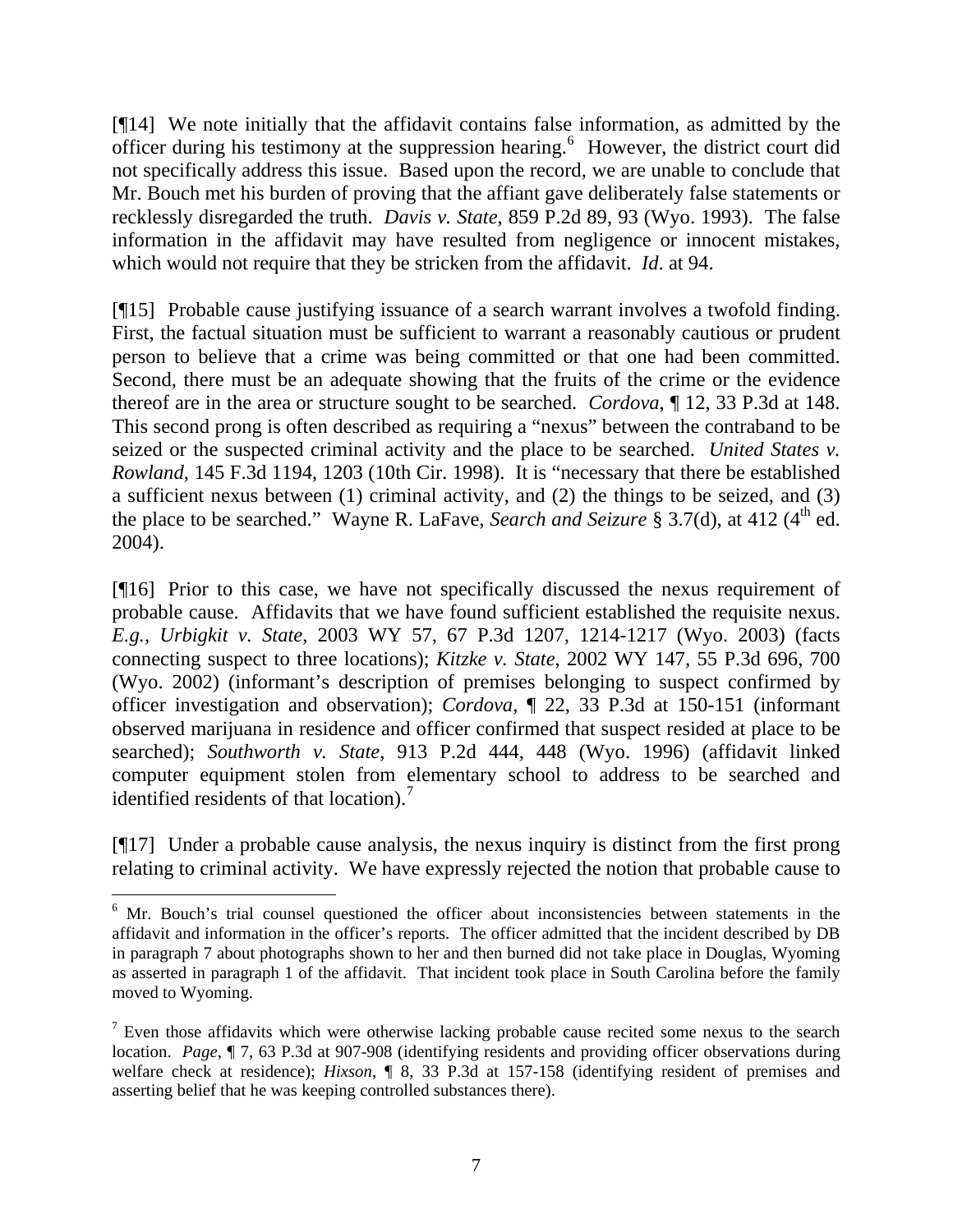believe one has committed a crime necessarily provides probable cause for a search of his residence. *Smith*, 557 P.2d at 134. In *Smith*, we stated:

> It is fundamental constitutional law, of course, that a search warrant may issue only upon a showing that there is probable cause to believe that the item sought is located on the premises for which the search warrant is requested.

. . .

But of course it cannot follow in all cases, simply from the existence of probable cause to believe a suspect guilty, that there is also probable cause to search his residence.

*Id.* at 133 (citations omitted). *Accord Rowland*, 145 F.3d at 1204. ("Probable cause to search a person's residence does not arise based solely upon probable cause that the person is guilty of a crime. Instead, there must be additional evidence linking the person's home to the suspected criminal activity.").

[¶18] As noted by one court, if probable cause does not require a connection to the search location, the risk arises that an officer might "just as easily [supply] the magistrate with an address belonging to an unrelated third party." *Janis v. Commonwealth*, 472 S.E.2d 649, 653 (Va. Ct. App. 1996). An absence of a nexus precludes a finding of probable cause. *United States v. Gonzales*, 399 F.3d 1225, 1228 (10th Cir. 2005); *United States v. Lalor*, 996 F.2d 1578, 1582 (4th Cir. 1993); *State v. Souto*, 578 N.W.2d 744, 749-751 (Minn. 1998); *State v. Longbine*, 896 P.2d 367, 372 (Kan. 1995); *People v. Leftwich*, 869 P.2d 1260, 1267 (Colo. 1994); *Guth v. Commonwealth*, 29 S.W.3d 809, 811 (Ky. Ct. App. 2000). As explained below, we conclude that the affidavit in this case failed to establish the required nexus between the crime, or the evidence thereof, and the location to be searched.

[¶19] There is nothing within the affidavit that connects notes, letters, photographs, or Mr. Bouch, to 233 North  $6<sup>th</sup>$  Street. Although we afford favorable inferences to support the issuance of the warrant, we cannot make inferences from facts that are not present. While we do not require certainty in probable cause determinations, mere suspicion is not sufficient ground to issue a search warrant. *Ostrowski v. State*, 665 P.2d 471, 478 (Wyo. 1983). This affidavit did not indicate why the officer believed that the items to be seized would be located at 233 North  $6<sup>th</sup>$  Street or even that Mr. Bouch had a connection with the given address. *See, e.g., United States v. Hang Le-Thy Tran*, 433 F.3d 472, 482 (6th Cir. 2006); *Mills v. City of Barbourville*, 389 F.3d 568, 575 (6th Cir. 2004) ("Nothing is stated about why 801 North Allison is being searched."); *United States v. Van Shutters*,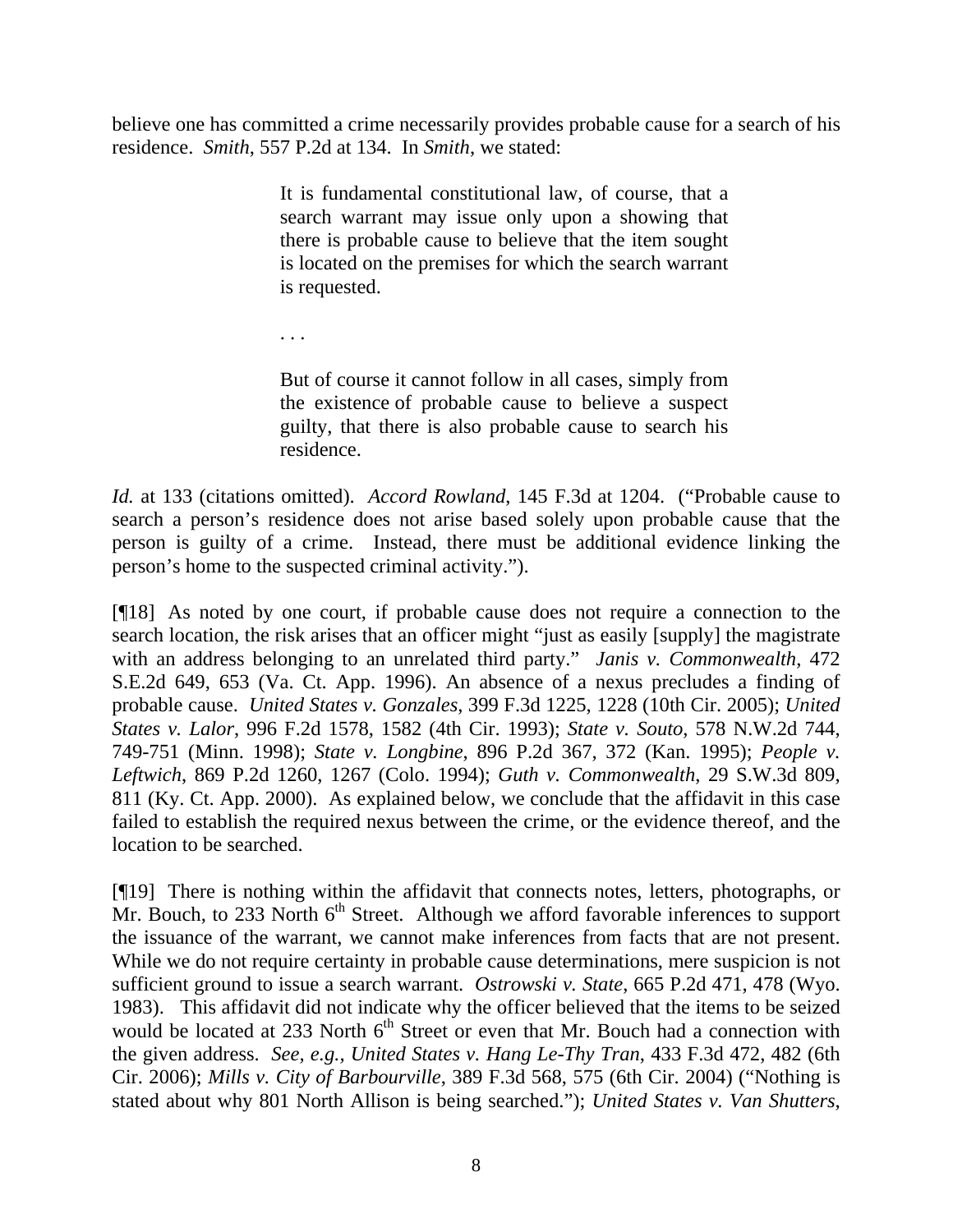163 F.3d 331, 336 (6th Cir. 1998) (emphasis in original) ("[T]he affidavit completely neglects to indicate *why* the affiant believed that Shutters himself had any connection with the Tennessee Residence.").

[¶20] The State argues that the nexus can be inferred, but the paucity of support offered by the State for this proposition is revealing. The sole case cited by the State, *United States v. Hunter*, 86 F.3d 679, 681-682 (7th Cir. 1996), is clearly distinguishable. The challenged affidavit in *Hunter* ". . . referred four times to Hunter's residence." *Id*. at 682. The *Hunter* court understandably concluded that "the warrant application and affidavit . . . clearly established that the place to be searched was Hunter's residence." *Id*. at 681. Additionally, subsequent Sixth Circuit cases have specifically discussed a lack of any nexus as fatal to probable cause, and we find these decisions to be more on point. *See Hang Le-Thy Tran*, 433 F.3d 472 and *Van Shutters*, 163 F.3d at 336. In direct contrast to the facts in *Hunter*, the affidavit challenged in this case makes no mention of Mr. Bouch's residence and does not identify 233 North  $6<sup>th</sup>$  Street as Mr. Bouch's residence, the place where his daughters reside, or as a place having any connection to Mr. Bouch or the alleged crime.

[¶21] We have long recognized that the Wyoming Constitution requires a four corners analysis, and it is this emphasis upon the affidavit itself which informs our decision today. Our cases firmly demonstrate that a finding of probable cause must be grounded in facts appearing in the affidavit. *Schirber v. State*, 2006 WY 121,  $\P$ 7, \_\_\_ P.3d \_\_\_\_\_ (Wyo. 2006); *Hixson*, ¶ 7, 33 P.3d at 157; *Cordova*, ¶ 14, 33 P.3d at 148-149. Although we view affidavits in a practical and common sense way, we are ultimately constrained by the information included in the affidavit. *Page,* ¶ 9, 63 P.3d at 909. In this case, the officer omitted facts which should have been obvious, but which were nevertheless excluded from the affidavit. We must disagree with the State that we can substitute "inferences" for these essential facts under the guise of a "common sense" reading. In the absence of facts within the affidavit, establishing a nexus between the place to be searched and the evidence sought, we cannot find probable cause.

[¶22] Our sister courts in Montana and Washington have expressed similar sentiments explaining why the State's approach is incongruous with a four corners analysis. In rejecting an expansive use of inferences to find a nexus, the Montana Supreme Court stated:

> We decline to eviscerate the requirement that when a person's residence is to be searched, the application must demonstrate the probability that the items to be seized will be found within it.

> The warrant requirement is the mechanism implementing the constitutional protection against the "chief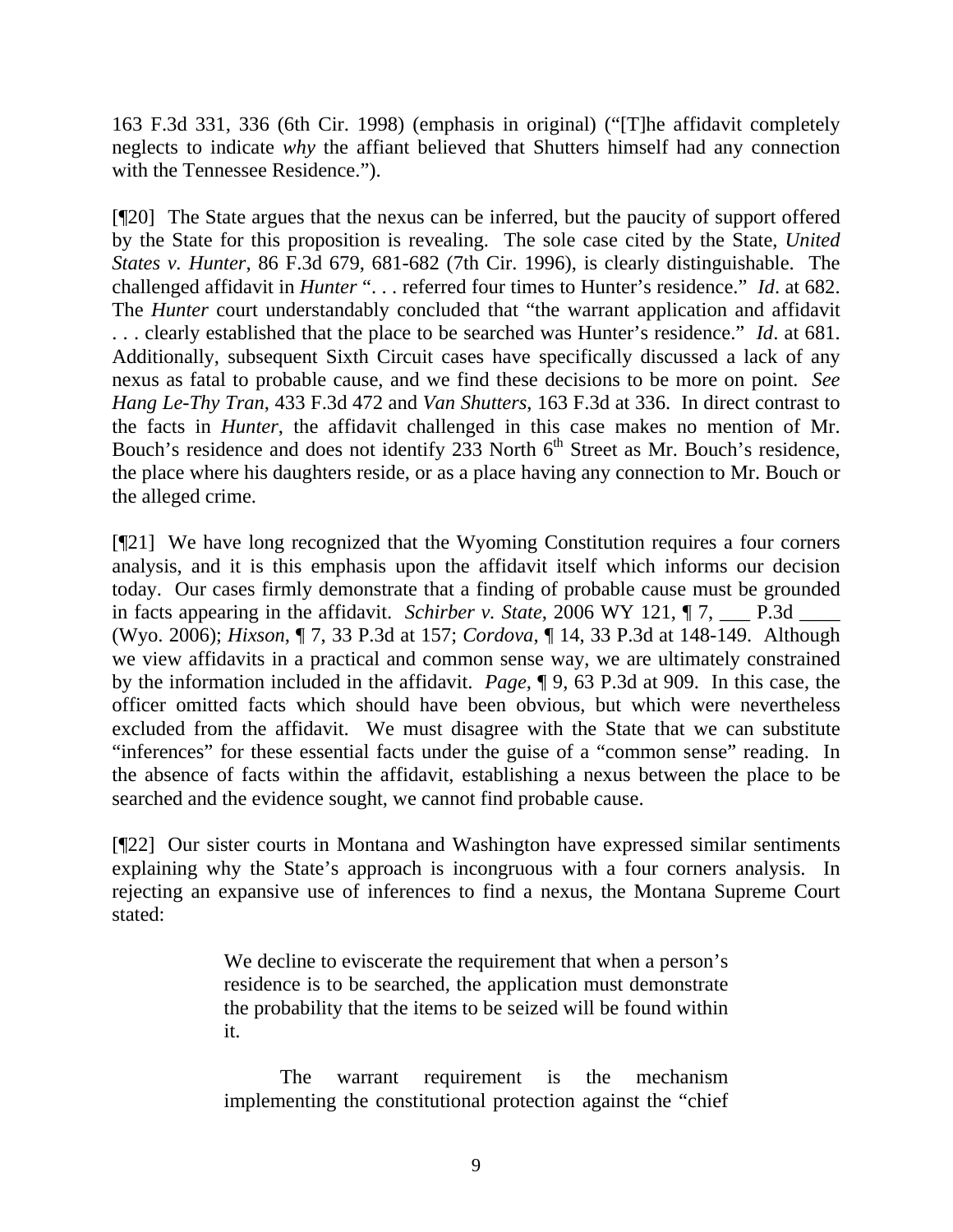evil" of the government physically invading the privacy and sanctity of a person's home....

Moreover, this bedrock principle cannot be overcome by resorting solely to "common sense," "practical considerations," and "probability." Facts stated in the application are also statutorily and constitutionally required before the magistrate is entitled to use these other intuitive approaches in making the totality of circumstances determination. Here, there were no facts included in the application for search warrant that implicated Graham's home. Common sense, practical considerations and probabilities are not, therefore, enough.

Rather, if the authorities had probable cause to search Graham's home, then they were required under well-settled principles of search and seizure law to include facts supporting that conclusion within the four corners of the search warrant application and to ensure that the home was particularly designated as a place to be searched in the warrant.

*State v. Graham*, ¶¶ 24-27, 103 P.3d 1073, 1080 (Mont. 2004) (internal citations omitted). In a similar vein, the Supreme Court of Washington emphasized that underlying facts are needed to support an inferential nexus.

> Absent a sufficient basis in fact from which to conclude evidence of illegal activity will likely be found at the place to be searched, a reasonable nexus is not established as a matter of law. . . .

> . . . [O]ur precedent requires probable cause be based on more than conclusory predictions. Blanket inferences of this kind substitute generalities for the required showing of reasonably specific "underlying circumstances" that establish evidence of illegal activity will likely be found in the place to be searched in any particular case. . . .

> The rule the State proposes would broaden "to an intolerable degree" the strict requirement that probable cause to search a certain location must be based on a factual nexus between the *evidence* sought and the *place* to be searched. Such a rule would not only subvert fundamental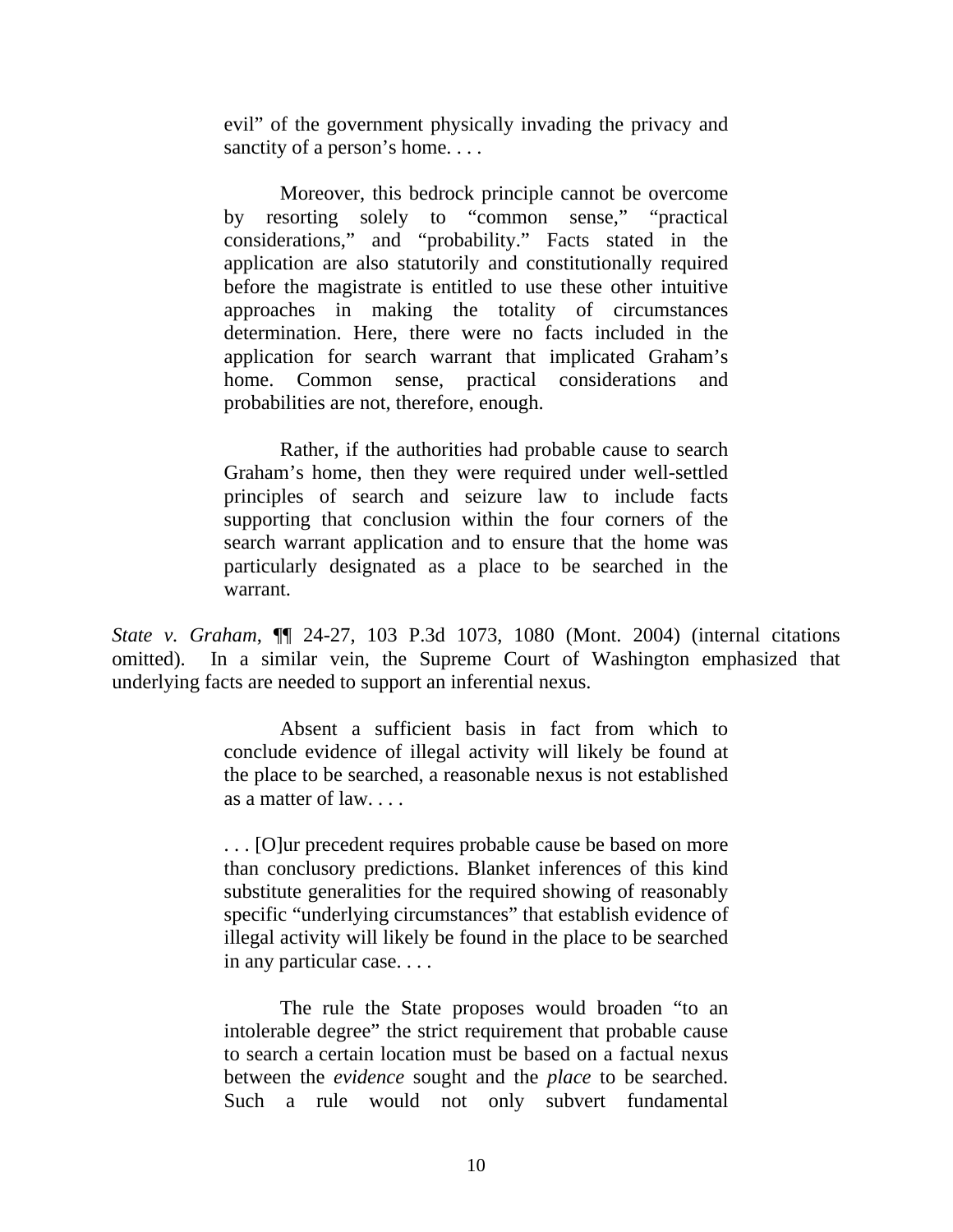constitutional protections but would be inconsistent with the approach and reasoning of our previous cases.

*State v. Thein*, 977 P.2d 582, 588-589 (Wash. 1999) (internal citations omitted) (emphasis in original). Likewise, we conclude that permissible inferences must arise from facts appearing in the affidavit. Contrary to the State's contention, this is not unduly rigorous and is not at odds with our espoused policy favoring warrant applications. First, we afford every favorable inference to, and may consider the totality of the circumstances appearing from, the facts that *do* appear within the affidavit. Second, Wyoming law specifically affords the issuing judicial officer an opportunity to cure a flawed affidavit in a manner that preserves a record for later review.

[¶23] Unlike reviewing courts, the issuing officer is not necessarily limited to consideration of the facts the affiant has chosen to include in the affidavit. In Wyoming, a judicial officer may seek supplementation of a search warrant affidavit by examining the applicant under oath and having that testimony recorded. W.R.Cr.P. 41(c). That provision provides in pertinent part:

> (c) *Issuance and contents of warrant.* - A warrant shall issue only on affidavit sworn to before a person authorized by law to administer oaths and establishing the grounds for issuing the warrant. If the judicial officer is satisfied that the grounds for the application exist or that there is probable cause to believe that they exist, the judicial officer shall issue a warrant particularly identifying the property or person to be seized and naming or describing the person or place to be searched. **Before ruling on a request for a warrant the judicial officer may require the affiant to appear personally and may examine under oath the affiant and any witnesses the affiant may produce, provided that such proceeding shall be taken down by a court reporter or recording equipment and made part of the affidavit**. . . .

(Emphasis added.) This rule highlights the important role of judicial officers in the search warrant application process. It also reinforces the principle that the probable cause determination for a search warrant be based upon a permanent record. *Hixson*, ¶¶ 5-7, 33 P.3d at 156-157. In this case, the magistrate may have been able to remedy the lack of nexus problem had he invoked his authority under W.R.Cr.P. 41(c) or simply refused to sign the warrant until an adequate nexus had been set forth in the affidavit.<sup>[8](#page-11-0)</sup>

 $\overline{a}$ 

<span id="page-11-0"></span><sup>&</sup>lt;sup>8</sup> Under federal law, a magistrate may have even greater flexibility to remedy the defects in an affidavit before issuing a warrant. For example, an affidavit supplying no nexus was examined in *Hang Le-Thy Tran*, 433 F.3d 472. In that case, the defendant challenged the warrant for her mobile home, asserting that it lacked probable cause since it failed to state the required nexus between the place to be searched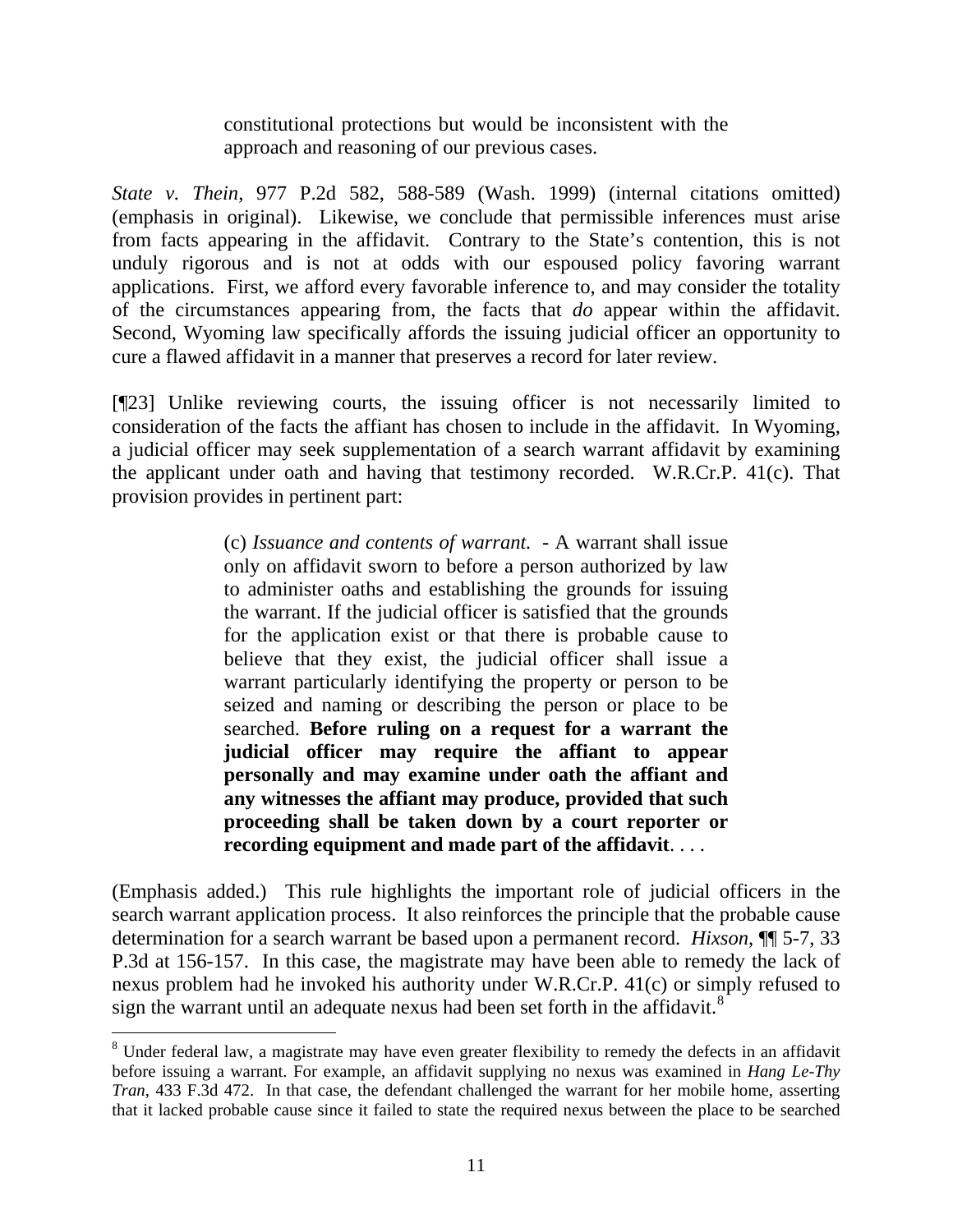[¶24] The officer's affidavit failed to provide any basis to believe that evidence would be located at 233 North  $6<sup>th</sup>$  Street. The only mention of 233 North  $6<sup>th</sup>$  Street is in the last paragraph, i.e. the request to search it. The fact that an officer is requesting a search of a particular location has no bearing on whether or not probable cause exists. "Facts which lead the affiant to believe that a warrant is justified must be presented in the affidavit." *Bonsness*, 672 P.2d at 1293.

[¶25] As the foregoing demonstrates, the affidavit did not supply the requisite nexus between the suspected criminal activity and 233 North  $6<sup>th</sup>$  Street. The magistrate did not have a sufficient basis to find probable cause and should not have issued the warrant. The district court erred in failing to suppress the remaining items obtained from the search.

[¶26] Perhaps anticipating our decision, the State has requested that we make clear that our decision only pertains to evidence obtained pursuant to the execution of the search warrant at  $233$  North  $6<sup>th</sup>$  Street, on February 12, 2003. In that regard, the State specifically references two calendars provided by DB to law enforcement subsequent to the search. Additionally, there is some mention by the parties of a search conducted at the Bouch residence prior to February 12, 2003. We agree with the State that this opinion does not address any of the State's evidence obtained by means other than the search at issue here. However, the State's request for clarification raises additional concerns.

and the crime. *Id*. at 481. The trial court denied the motion to suppress, finding that a "common sense" reading of the affidavit established a relationship between the defendant and the place to be searched. *Id.* at 479. The probable cause deficiency in the affidavit was noted by the appellate court:

 $\overline{a}$ 

The affidavit supporting the search warrant for 338 Vinedale SE, Kentwood, Michigan, described the residence with particularized detail, setting forth both the mobile home's exact location and its physical appearance. Likewise, it identified the items to be seized in an equally detailed fashion, recounted the arson at Kimberly Beauty College on March 25, 2002, and connected Tran with the arson. The underlying affidavit, however, neither explicitly connected the searched residence located at 338 Vinedale SE to the fire at Kimberly Beauty College, nor stated that a person connected with the arson lived at the searched residence. The affidavit contains no statement or evidence that Tran lived at 338 Vinedale SE. In short, the affidavit did not indicate *why* Detective Struve believed that the items to be seized would be located at 338 Vinedale SE or that the defendant had a connection with the mobile home located at the given address.

*Id.* at 481-482 (emphasis in original). However, the Sixth Circuit Court of Appeals found that the deficiency in the warrant was "cured" by oral explanation by the officer presented in supplementation of the affidavit. Testimony at the suppression hearing established that it was the magistrate's practice to examine warrant applicants to ensure a nexus. In response to such questioning, ". . . Detective Struve established that the defendant lived at the residence to be searched, and that he believed that evidence of the arson would be found in the defendant's mobile home." *Id*. at 482.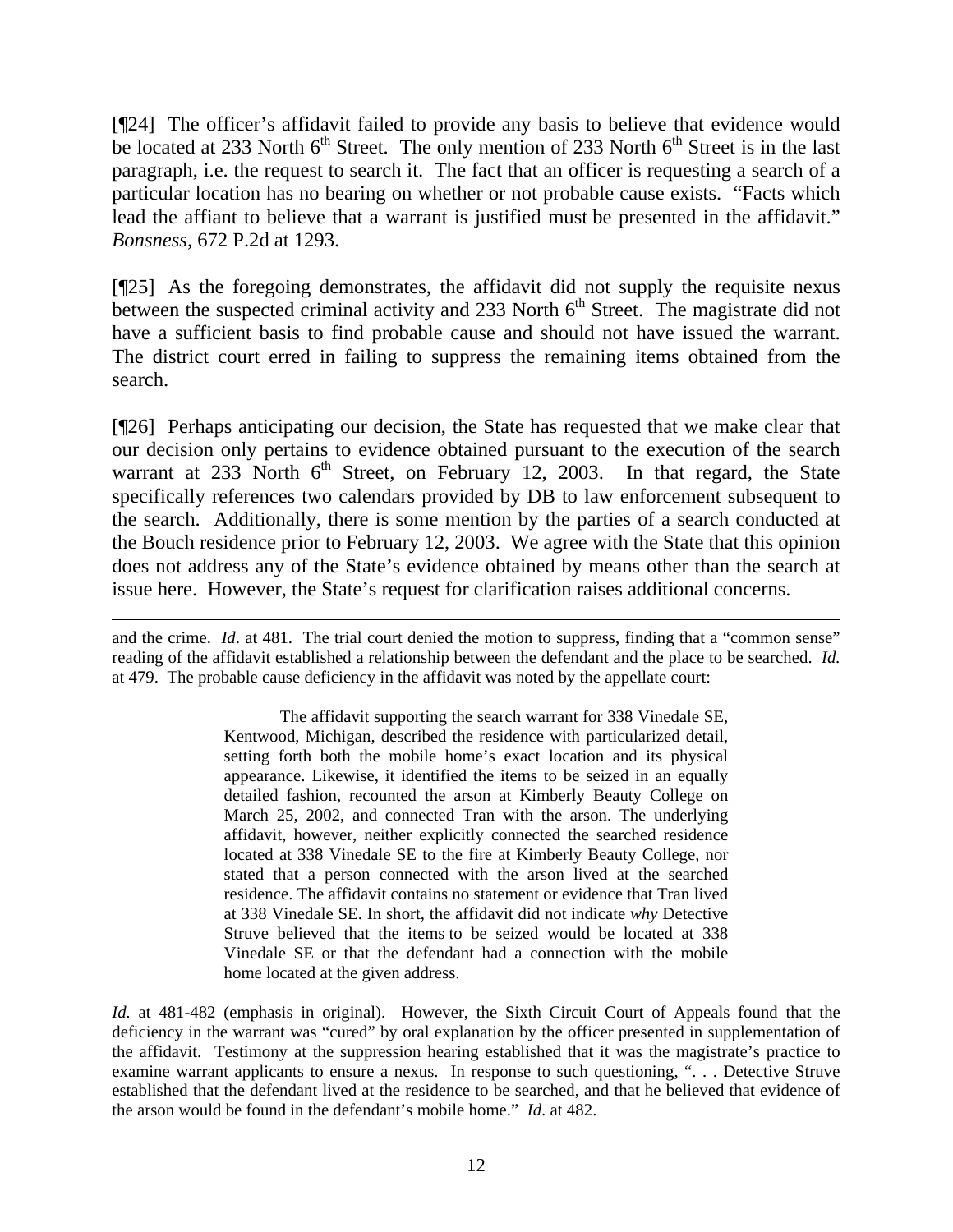[¶27] The existence of additional evidence against Mr. Bouch not addressed in this appeal causes us to question the use of a conditional plea under the circumstances of this case. The evidentiary value of the notes, letters, and photographs is not immediately apparent because these items were not included in the record on appeal. We do not have any indication that suppression of these items will preclude the State from pursuing any, or all, of the charges it originally filed against Mr. Bouch. Indeed, the State's specific mention of other evidence and the request to clarify that we have not suppressed such evidence, indicates the State's intent to continue to prosecute Mr. Bouch if he prevailed on appeal. Additionally, comments contained in the district court's Findings of Fact and Conclusions of Law from the *Calene* hearing indicate that Mr. Bouch also anticipated a trial even if he prevailed on appeal. The district court stated, "It is likely that the Defendant . . . believed that he would win his suppression appeal before the Wyoming Supreme Court **and then be able to present his case before a jury.**" (Emphasis added.)

[¶28] Generally, a trial court should only approve a conditional plea if assured that the decision of the appellate court will dispose of the case. *United States v. Bundy*, 392 F.3d 641, 647-648 (4th Cir. 2004); *United States v. Yasak*, 884 F.2d 996, 999 (7th Cir. 1989). The provisions of W.R.Cr.P. 11(a)(2) regarding conditional pleas are similar to those set forth in Rule 11 of the Federal Rules of Criminal Procedure. The advisory notes to the 1983 Amendment to Rule 11 of the Federal Rules of Criminal Procedure indicate that the conditional plea procedure is appropriate only when determination of the issue on appeal would resolve the case:

> . . . As for consent by the government, it will ensure that conditional pleas will be allowed only when the decision of the court of appeals will dispose of the case either by allowing the plea to stand or by such action as compelling dismissal of the indictment or suppressing essential evidence. Absent such circumstances, the conditional plea might only serve to postpone the trial and require the government to try the case after substantial delay, during which time witnesses may be lost, memories dimmed, and the offense grown so stale as to lose jury appeal. The government is in a unique position to determine whether the matter at issue would be case-dispositive, and, as a party to the litigation, should have an absolute right to refuse to consent to potentially prejudicial delay. . . .

Fed. R. Crim. P. 11, Notes of Advisory Committee on Rules, 1983 Amendment.

[¶29] Prior to entering his guilty plea, Mr. Bouch petitioned this Court for review of the district court's ruling on the motion to suppress. We denied the petition. In essence, the reserved appeal resulting from the conditional plea is a renewed attempt to obtain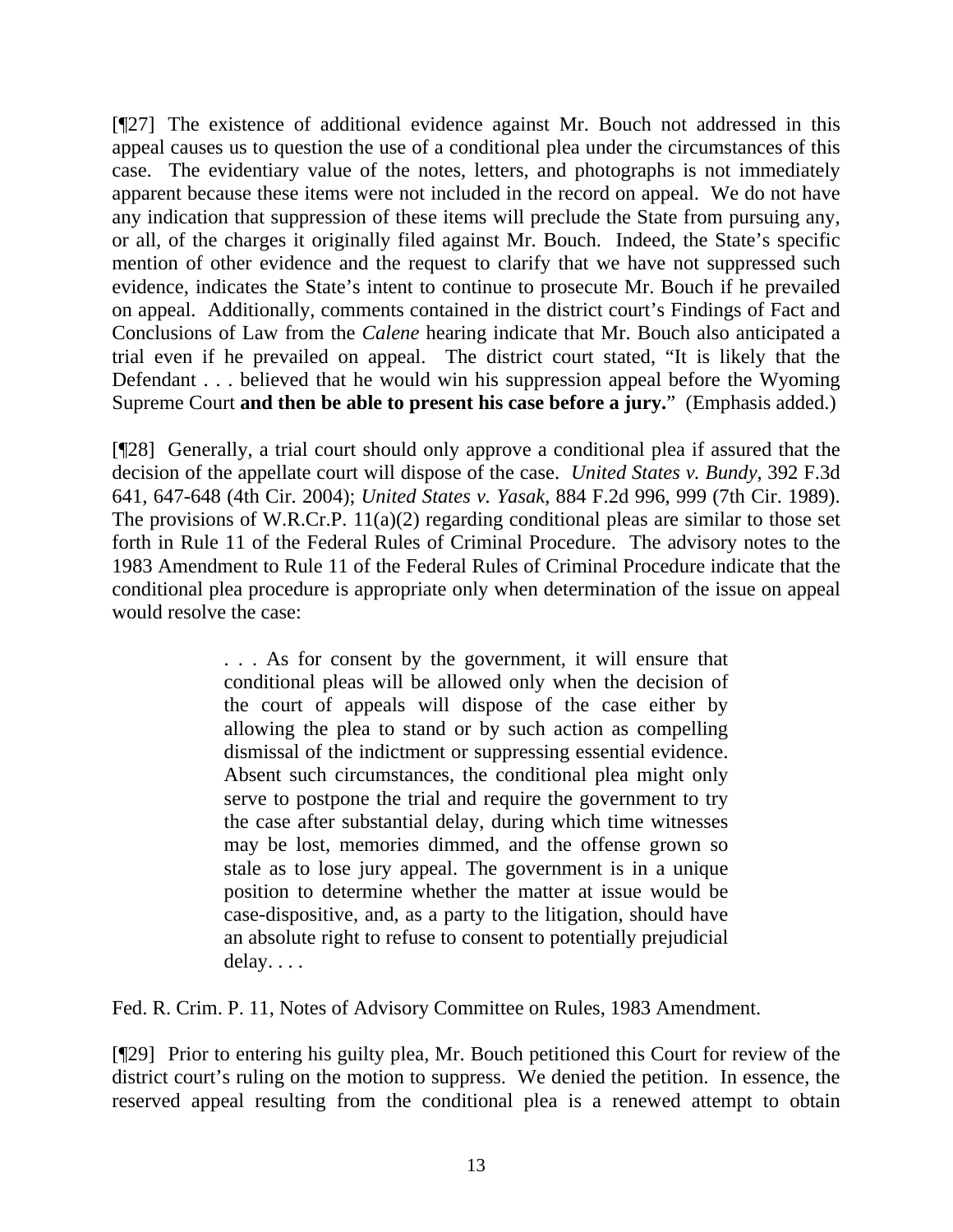interlocutory review of the district court's evidentiary ruling. In our discretion, we could have declined to address this issue because it would not be case dispositive. However, in light of the unique circumstances of this case and because we have not previously addressed our concerns regarding the proper application of W.R.Cr.P. 11(a)(2) raised here, we have opted to consider and determine the appellate issues relating to the motion to suppress. Having determined that the motion to suppress should have been granted, we need not address the ineffectiveness of counsel issue raised by Mr. Bouch.

[¶30] We reverse the district court's decision denying the motion to suppress. The judgment and sentence is hereby vacated and we remand to the district court for further proceedings consistent with this opinion. Upon remand, Mr. Bouch shall be allowed to withdraw his guilty pleas.